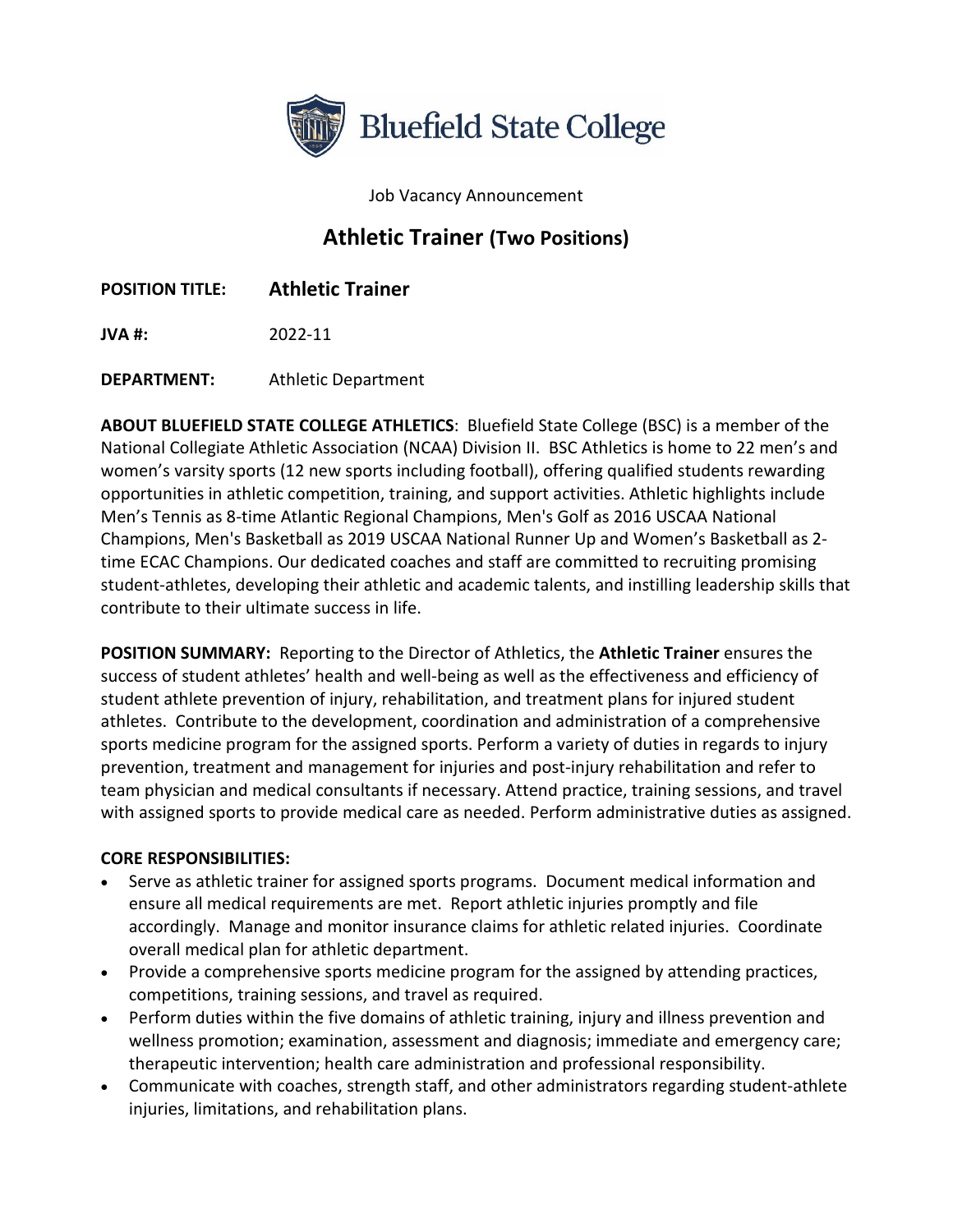- Serve as a liaison between the department and medical personnel, sports dietician, coaches, parents, and student-athletes.
- Oversee the scheduling and follow-up visits of athletes to physician visits, diagnostic tests such as x-rays, MRIs, bone scans, laboratory tests, etc.
- Document all evaluations, treatments, rehabilitation, and medical provider visits in the sports medicine documentation software.
- Prepare daily reports monitoring types of injuries, treatments, comment on plan of action, and submit to coaching staff.
- Administer the insurance programs for the varsity athletes, including but not limited to: obtaining the most practical policy to provide the necessary coverage within the established guidelines; advising athletes and their parents or guardians regarding insurance policies and procedures; assisting athletes in filing claims.
- Coordinate with the team physicians and assist in the administration of pre-season annual physical exams for athletes prior to their first day of practice.
- Maintain current knowledge of health care needs of student-athletes; expand and enhance the entire circle of care for athletes. May counsel student-athletes in proper rehab and at-home medical care practices.
- Perform administrative duties as it relates to athletic training and the athletic department as assigned by direct report.
- Supervise student workers, athletic training students and/or graduate assistants. May serve as clinical preceptor.
- Perform duties within the scope of an athletic trainer as defined in the West Virginia State Practice Act.
- Maintain certification through NATABOC through the completion of continuing education during reporting periods and up-to-date CPR/AED training.
- Perform other duties as assigned by direct report, or Director of Athletics. May include but is not limited to serving on committees, serves as game administrator assigned sports; coordinates senior day for all sports; update and revise Athletic Training policies and procedures manual as needed.
- Must be able to meet the extended hours and travel requirements of the position.
- Based on education, may instruct undergraduate courses pertaining to professional experience.

# **MINIMUM REQUIRED QUALIFICATIONS:**

- Bachelor's Degree in athletic training from an accredited institution required.
- At least one year of experience as an Athletic Trainer required (may include Graduate Assistantships).
- Certifications and Licenses: Certification by the National Athletic Trainers' Association (NATABOC). First Aid and CPR certified. Current West Virginia State Athletic Training License, or eligible for, within 90 days of start date if hired. Must maintain a valid U.S. Driver's License. Certifications and licensures must be kept in good standing at all times.
- Must be able to effectively maintain records, such as insurance claims and treatment plans, in a timely and accurate manner.
- Strong interpersonal, communication, and organization skills.
- Ability to establish effective goal-oriented relationships with coaches, staff, student-athletes and medical community.